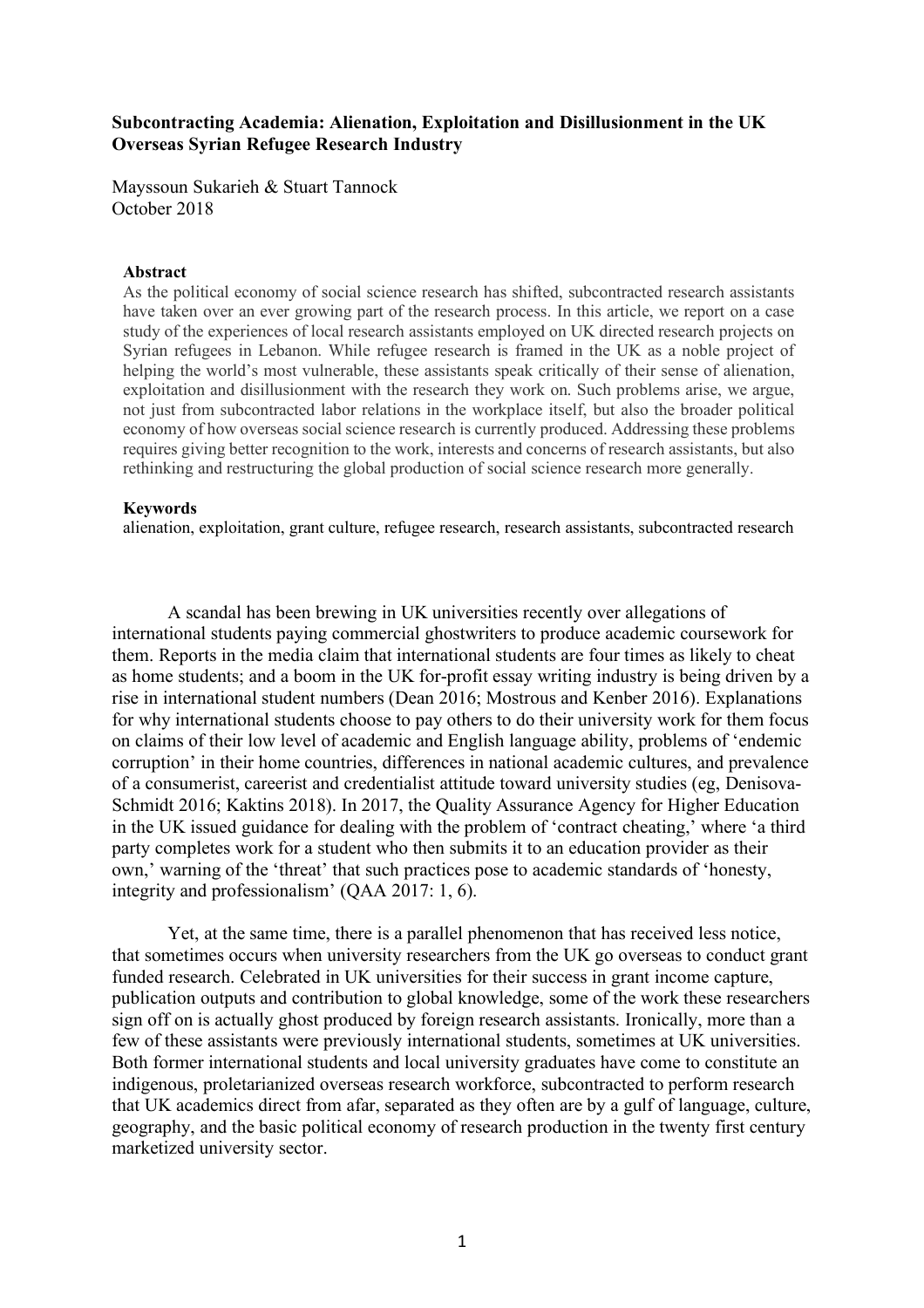The issue of subcontracted ghost production of overseas academic research has not been given the attention it deserves. In this article, we report on a case study of the views and experiences of a group of Lebanese and Syrian research assistants, who worked on UK directed academic research projects on Syrian refugees in Lebanon between 2012 and 2018. Overseas Syrian refugee research is framed in the UK as a noble and enlightened aid based project of 'helping the world's most vulnerable' (BIS 2016); and engagement of local staff to work on this project is promoted as a beneficent act of 'global partnership' and 'capacity building' for lower income countries such as Lebanon (BEIS 2017). But the perspectives of the local assistants who conduct much of this research is often quite different: many speak of their experience of alienation from research projects, sense of exploitation during the research process, and disillusionment with the UK university research sector. The argument we make in presenting these perspectives is not just for the need to give better recognition to the work, concerns and interests of research assistants; but also the importance of understanding how the political economy of university research shapes research processes, products and impacts that academic research can have on the broader global, social environment. These impacts may be far less positive than those now regularly promised in research grant applications. While our analysis focuses on the particular case of UK overseas refugee research in Lebanon, we believe that the concerns raised by this case have relevance more generally for research conducted elsewhere in the global South by scholars from countries across the global North.

In the following pages, we provide overviews of the critical literature on fieldwork research assistants, the political economy of social science research, and the rise of the UK overseas Syrian refugee research industry. We then discuss the experiences of alienation, exploitation and disillusionment of fieldwork assistants employed in this research industry. Our analysis is based on a set of Arabic language interviews conducted in person in Lebanon in the summer of 2017, and by Skype from London in the winter of 2018, with 32 research assistants, who were recruited through a snowball sample based on personal relationships. The interviews have been transcribed and translated into English. Our analysis also draws on desk based research of government, university and funding agency documents in the UK on research funding policies and project awards related to Syrian refugees since the outbreak of the Syrian revolution in 2011.

#### **'Hidden Colonialism' and the Global Fieldwork Research Assistant**

A small but growing body of literature has drawn attention to the common obscuring of work done by research assistants in anthropological field research in the global South. This literature shows a long history of using field assistants in anthropological research, and an equally long history of failure to give full public credit for the work these assistants perform. As Sanjek (1993: 13) writes, in an early critique of 'anthropology's hidden colonialism':

For more than a hundred years, members of the communities and cultures studied by anthropologists have been major providers of information, translation, fieldnotes, and fieldwork. While professional ethnographers – usually white, mostly male – have normally assumed full authorship for their ethnographic products, the remarkable contribution of these assistants – mainly persons of colour – is not widely enough appreciated or understood.

Fieldwork assistants, Turner (2010: 206, 207) argues, are 'ghost-workers' who are often 'rendered invisible and effectively silenced' in research publications (see also Jenkins 2018; Molony and Hammett 2007). This lack of visibility raises ethical questions about the working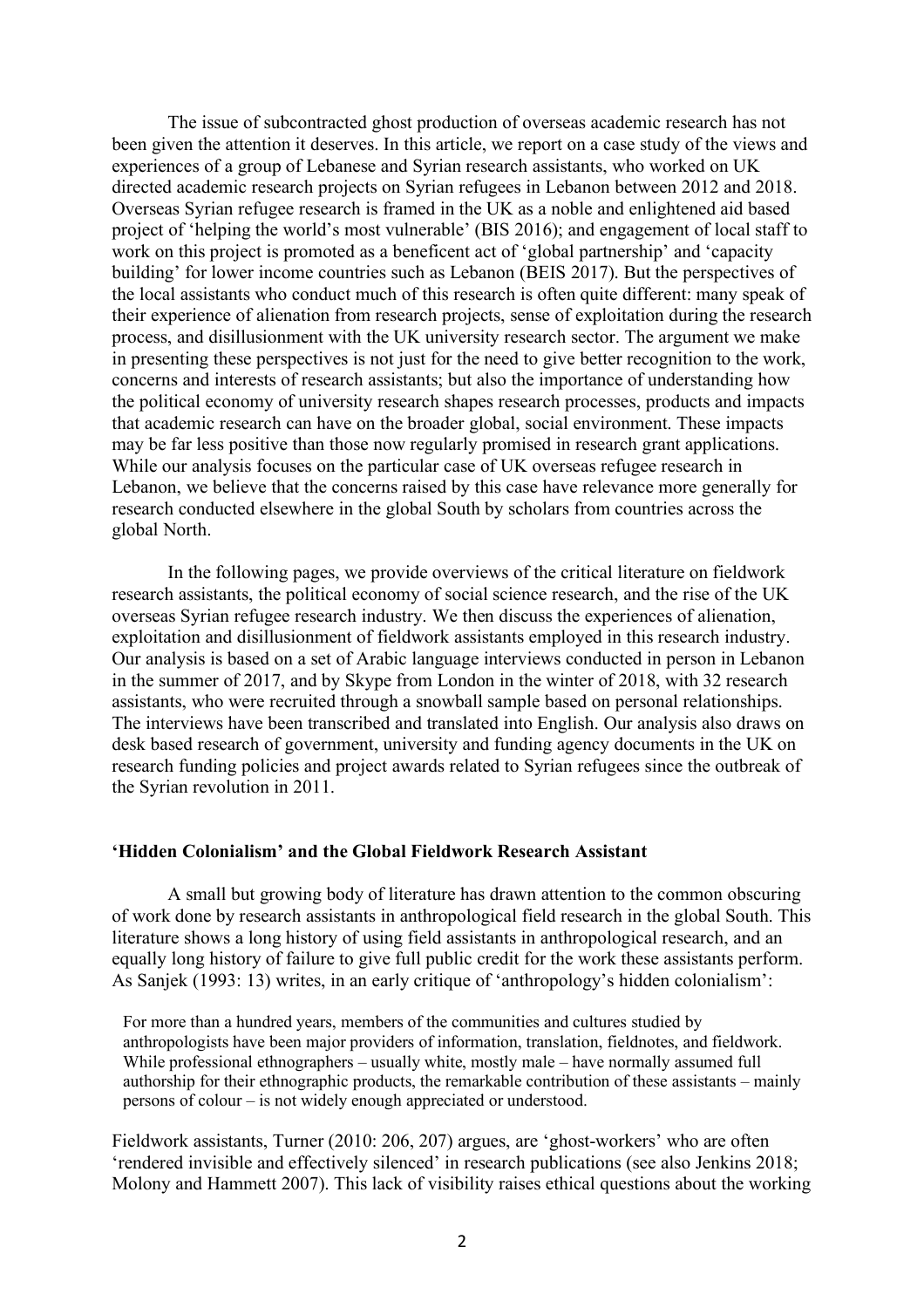relationships of anthropologists, often from the global North, with the assistants from the global South who work for them; and political and epistemological concerns about the nature of 'authorship and authority' in fieldwork research and how anthropological research agendas and knowledge are produced through the obscured and commodified interactions between anthropologists and their fieldwork assistants (Deane and Stevano 2016; Gupta 2014; Middleton and Cons 2014).

While this long history is important to acknowledge, there have also been key shifts in the use of assistants in overseas fieldwork. As higher education has internationalized, it is not only anthropologists who conduct fieldwork overseas, but researchers from other disciplines as well: sociology, geography, public health, psychology, area and development studies, political science, urban planning, the arts and humanities and so on. Much of the critical literature on the hidden work of assistants in anthropological research assumes the continuing existence of a traditional model of an anthropologist going into the field overseas for a prolonged period of time and working closely, *in situ*, with one or more local assistants: the work done by these assistants is thus often assumed to be circumscribed, limited primarily to facilitating the collection of fieldwork data (eg, Gupta 2014). But this traditional model of fieldwork is no longer the dominant reality. Instead, many principal investigators spend limited amounts of time in the field, are physically absent and outside the country for much or most of the fieldwork period, and conduct little or no direct research in 'their' fieldsite(s). In this new model, ever greater proportions of the fieldwork process are subcontracted to local research assistants – from the planning of research and production of background literature reviews, through to the transcription, translation, coding, analysis and writing up of fieldwork data. 'Assistants' can end up conducting much or all of their fieldwork operating essentially as lone researchers in the field. The focus of our study is on overseas fieldwork conducted for qualitative research investigations: but this subcontracted model of a principal investigator-research assistant division of labour is commonly found in survey research done in quantitative research investigations as well.

The subcontracted model of overseas fieldwork is shaped by several factors. Partly, researchers in other disciplines may not be as committed to the tradition of extended and immersed ethnographic participant observation that is sometimes seen as the defining feature of anthropological research practice (Gupta and Ferguson 1997). But there have also been changes in the political economy of academic research production that have transformed how fieldwork is done across all disciplines, including anthropology. First, there has been a shift in national research funding regimes in the UK and other countries, as governments seek to assert tighter control over research, amplify the impacts of research outputs, and achieve economies of scale. This has led to a move away from funding small, individual researcher driven projects and toward large grants supporting collectives of researchers and research centers to work on research priorities that are centrally determined by state funding agencies (Bloch and Sorenson 2015; Smyth 2017; Sorlin 2007). Mauthner and Doucet (2008: 972) note the 'growing trend and increasing pressure towards undertaking ever-larger research projects, which are inter- or multi-disciplinary, multi-institution, multi-site and international.' One consequence is that principal investigators on funded research projects often need to employ research assistants (Thornton 2008). Another is that principal investigators are also likely to be in a *de facto* subcontracted relationship themselves: a cascading set of instrumentalised, contractual agreements is thus constructed, in which lead investigators are subcontracted by funding agencies to work on agency research priorities; funded research projects are then partly managed and controlled by university administrative teams, who mediate the relationship between funder and principal investigator; and a range of research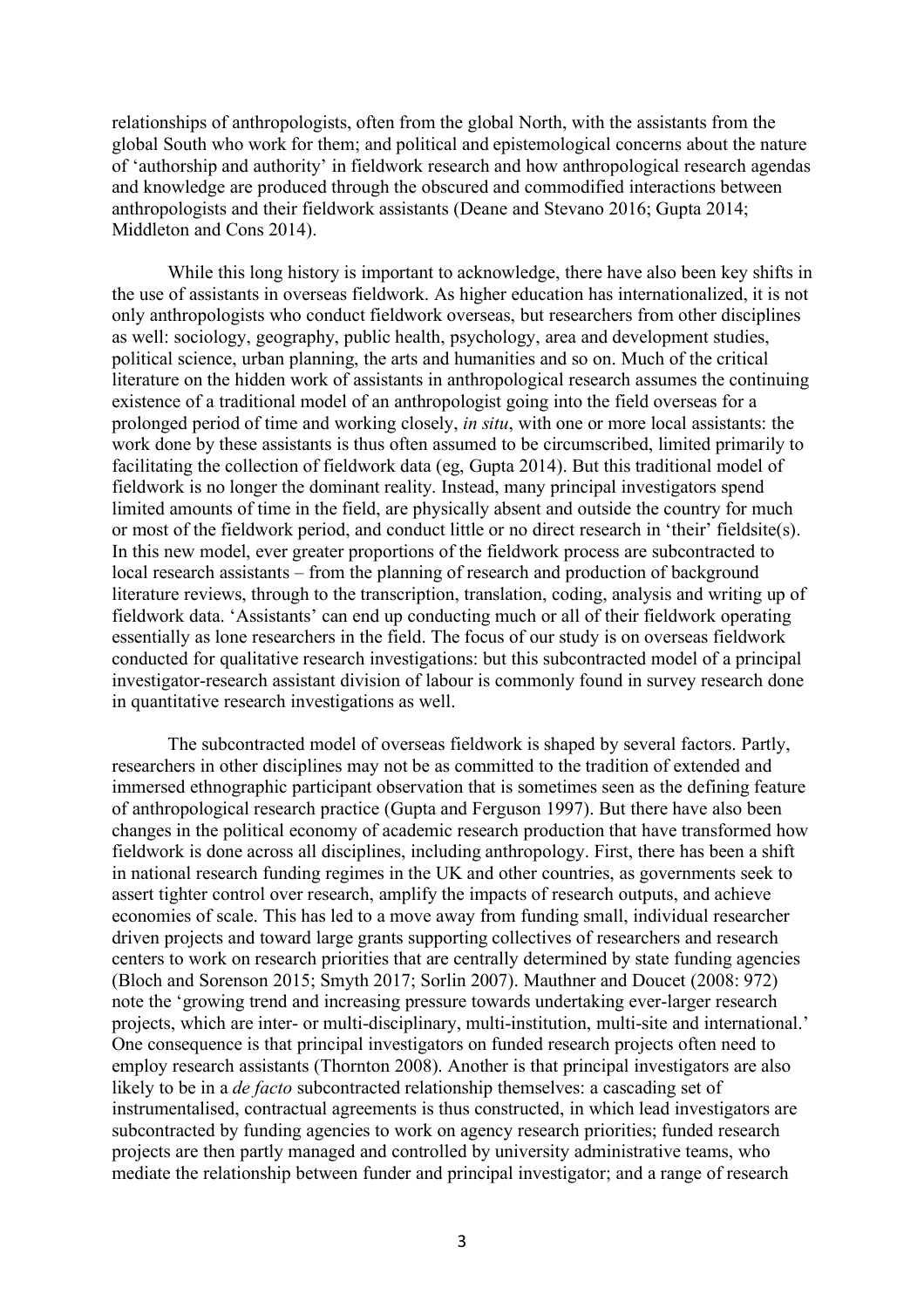support staff are subcontracted by principal investigators, working through university human resource departments, to carry out discrete sets of tasks on their funded projects (Demeritt 2000; Polster 2007).

Second, the rise of research entrepreneurialism and a grant culture in higher education has transformed the career structures and work roles of lead academic researchers (Baez and Boyles 2009; Lilienfeld 2017; Thornton 2008). Academic hiring and promotion is often tied to external grant funding success, and total research grant income is viewed by many administrators as a direct indicator of academic merit: so that big grants are unquestionably preferable to small grants, and multiple grants better than one (or no) grant (Morley 2016). As Lilienfeld (2017: 663) writes, 'along with the grant culture comes mounting pressure to apply for funding at each entry point in the grant cycle.' In these conditions, not only do principal investigators have less time to work directly on their funded projects, but their role shifts from being hands on researchers to becoming managers who seek grants and oversee projects – or, as the President of Imperial College London puts it, 'small business owners' (Smyth 2017: 160; Mauthner and Doucet 2008; Ylijoki 2003). Indeed, Klein's (2000) argument that many high profile corporations no longer directly make the products they sell, but instead focus on creating the brands through which these products are marketed, may now apply in some cases to academic research as well. Polster (2007: 613), for example, notes the growing practice of academics 'lending and/or borrowing 'research names' not to work on research projects, but only to enhance the likely success of grant applications.'

Third, there is an ever expanding contract researcher workforce available worldwide to recruit from, due to a combination of an expanding population of university graduates and declining proportion of permanent, full-time academic jobs. The bifurcation of the academic workforce into a small, relatively secure core and growing periphery of casualised contract researchers (and teachers) has long been noted in the UK and other wealthy countries. Almost two decades ago now, Harvie (2000: 103) wrote of the emergence of 'two new classes' in academia: a 'research proletariat' that is forced to sell 'their ability to carry out research' on projects owned and run by 'research capitalists.' Similarly, Reay (2000: 15) compares contract research work, done mostly by female academics, to 'women's invisible domestic labour' that enables the privileges and successes of principal investigators; and argues that 'the appropriation of the contract researcher's intellectual labour is normative, routine practice within the academy' (Reay 2004: 32). This phenomenon has also been spreading to the global South (Gupta et al 2016; Teeuwen and Hantke 2007). High participation systems of higher education are now worldwide, even as the global proportion of jobs requiring university degrees remains limited (Marginson 2016). In the Middle East and other regions of the global South, there are growing concerns about unemployment among university graduates (Jeffrey 2009). Large numbers of highly educated individuals in these regions are unable to secure stable jobs – and are thus available to work on short term contracts on research projects led by academics from the global North. Kazemi and Dehnavi (2017), for example, write of the growth of a university educated 'research proletariat' in Iran, who, unable to get regular university jobs, find employment in an 'academic black market,' where they ghostwrite books, articles and essays for Iranian university students and professors.

## **The UK Overseas Syrian Refugee Research Industry**

From 2014 to 2018, at least 33 research grants for projects focusing wholly or partly on Syrian refugees in Lebanon totalling more than £28.2 million were awarded to UK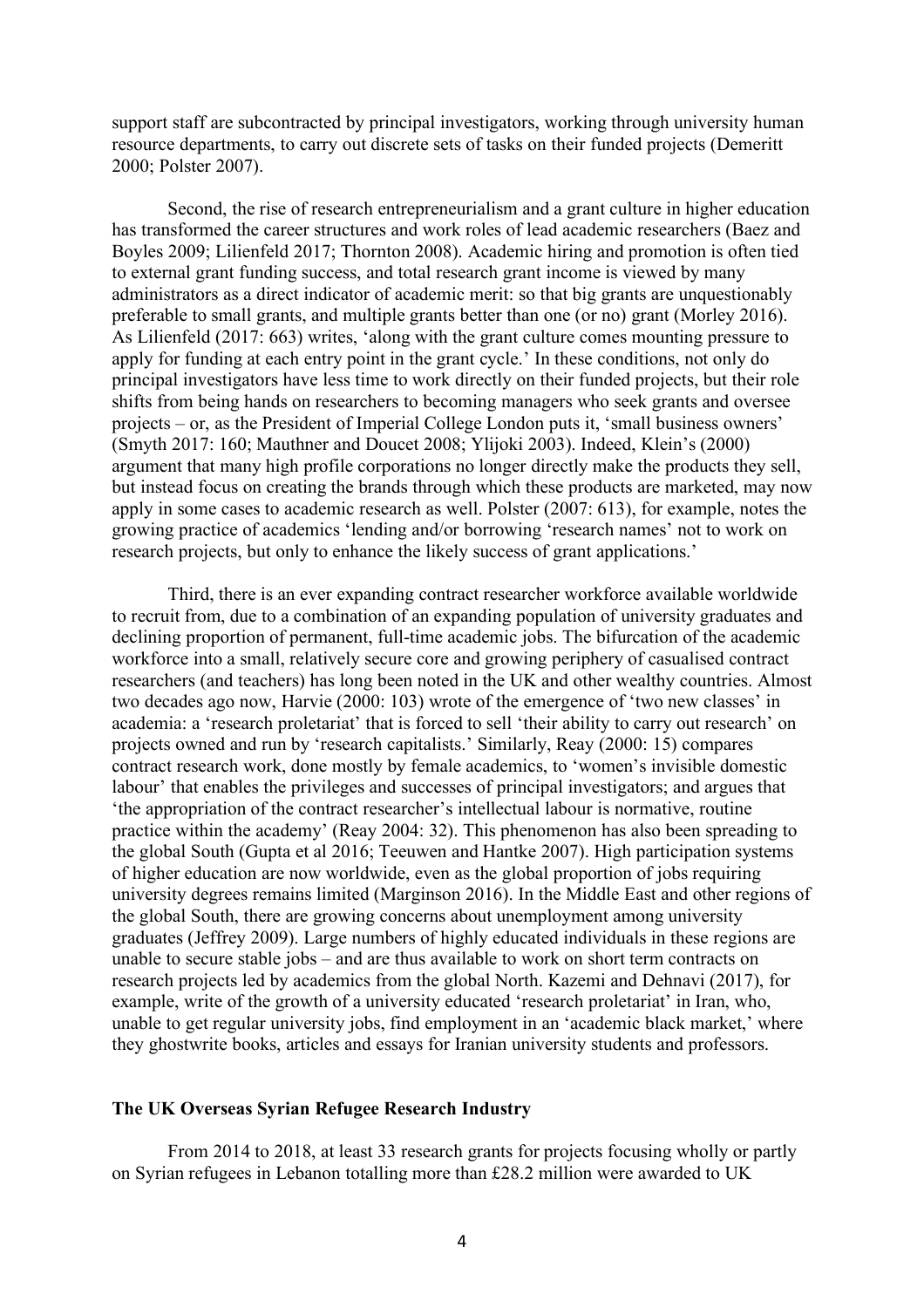academics, from the UK Research Councils, European Research Council, British Academy, UK Department for International Development (DfID), and foundations such as Leverhulme and Wellcome. Just under half of these grants (fifteen) were worth £100 thousand or more; the largest ran into the millions of pounds. The total amount of funding on the topic is higher, as internal and foundation award figures are not always listed publicly. Further grants were awarded during this period to UK academics studying Syrian refugees in Turkey, Jordan and other countries outside the UK.

The overseas Syrian refugee research industry has become a significant business operation for many UK universities and academics: it is not just regional experts who are applying for research funding, but others with no previous experience of Syria or Lebanon, and little to no ability to speak, understand or read Arabic. As with other hot topics, universities deploy a network of services and events to encourage and support academics in applying for external research funding on overseas Syrian refugees (Lucas 2006). Winning UK research grants on overseas Syrian refugees has also become a social and political event. The launch of UCL's £4.1 million RELIEF (Refugees, Education, Learning, Information Technology, and Entrepreneurship for the Future) Centre in Lebanon in October 2017, for example, was hosted by the Lebanese Prime Minister at his Grand Serail headquarters; while its London launch in April 2018 was attended by the presidents of the American University of Beirut, Lebanese American University and UCL, CEO of the Economic and Social Research Council, and Lebanese Ambassador to the United Kingdom. It was also adorned with poetry readings, musical performances and catered lunch (UCL 2017, 2018).

One question that needs asking is why there is such an influx of money, much of which originates with the UK state, for research on this topic, particularly in a context of austerity politics and constraint on state research spending. The 2011 outbreak of the Syrian revolution and ensuing civil war led to the largest population displacement since World War Two: by 2018, 6.1 million Syrians were displaced internally and another 6.4 million externally, with over 80% in the neighboring countries of Turkey, Lebanon, Jordan, Iraq and Egypt (Connor 2018). As increasing numbers of Syrian refugees travelled to Europe from 2015 on to apply for asylum, the Syrian crisis was reframed by political leaders and media commentators in Europe as a 'European refugee crisis'; many fanned anti-immigrant sentiments and sought to re-assert tight control of national borders across the continent (Buonanno 2017). In the UK, government policy toward the Syrian refugee crisis has consistently been to strictly limit the inflow of refugees into the UK itself, and focus relief efforts on keeping Syrian refugees in the Levant or first countries of arrival in Europe (McGuinness 2017). In a speech condemned by human rights groups as 'divisive' and 'disastrous,' Prime Minister Theresa May argued at the United Nations in September 2016 for 'the right of all countries to control their borders' in order to tackle the global threat of 'uncontrolled mass migration,' a limited definition of who counts as a 'refugee,' and a requirement 'that refugees claim asylum in the first safe country they reach' (Frelick 2016; OneWorld 2016; Prime Minister's Office 2016). By December 2017, the UK had accepted about 19,500 Syrian refugees, which constitutes one of the lowest overall and proportional (relative to national population) numbers of Syrian refugees admitted by any large European country (Eurostat 2018; Home Office 2018). The UK has rejected calls by the UN High Commissioner for Refugees 'to develop more safe and legal routes' for Syrian refugees to come to the UK to claim asylum (McGuinness 2017); since the crisis broke out, the UK has made it more difficult for Syrians to get visas to come to the UK legally, precisely out of fears they may claim asylum once here (Wright and Merrill 2015).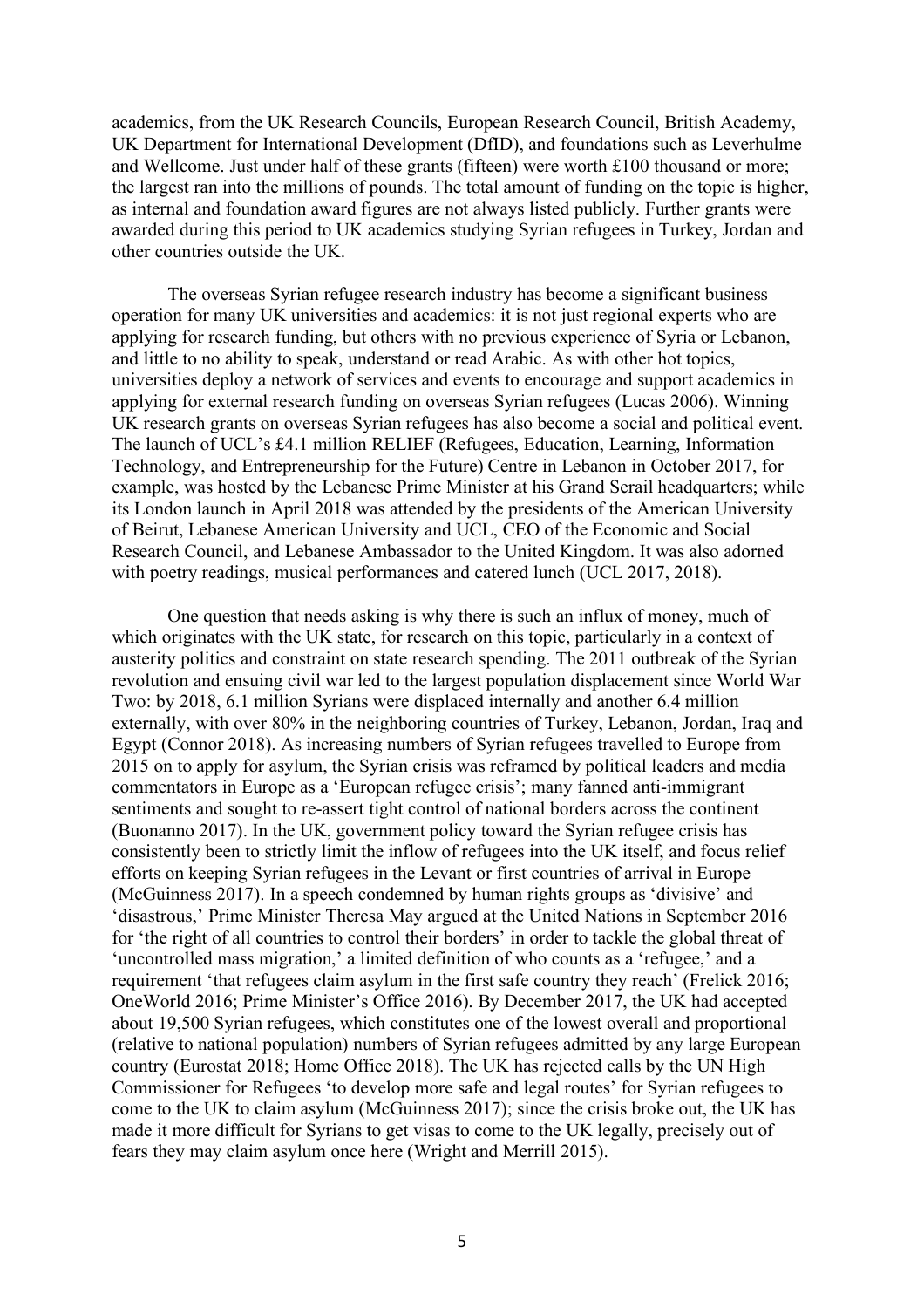The rise of the UK overseas Syrian refugee research industry is firmly tied to this UK foreign policy agenda. In 2015, the government created a new five year, £1.5 billion Global Challenges Research Fund (GCRF) to procure research that will 'contribute to realising the UK aid strategy:' this is to be done through forming 'high-quality,' 'equitable' partnerships with academic staff in the global South to create a 'global community of researchers,' who together can tackle global development challenges (BEIS 2017: 3, 6, 7). The GCRF is itself aid funding, diverted from the UK Department for International Development, and is legally required to support the government's aid agenda. Also in 2015, this aid agenda was redefined by the government so that all foreign aid must directly serve UK 'national security and foreign policy' interests: controlling migration flows triggered by the Syrian conflict was explictly highlighted as a priority concern for these interests (HM Treasury 2015: 3). The GCRF is the largest source of funding for overseas Syrian refugee research, providing 70% of total funding on the topic for UK academics since 2015. What is vital to recognise is that UK research spending on Syrian refugees in Lebanon (and elsewhere in the Levant) dwarfs the country's research spending on Syrian refugees either in or seeking to come to the UK. Since 2014, there have been about seven grants awarded to UK academics to study Syrian refugees in the UK, over half (four) of which are PhD studentships, while three other grants amount to a spend of £809 thousand. The government has effectively been able to steer research attention to areas where it has identified policy priorities (refugee relief efforts in the Levant) and away from areas it doesn't want addressed (e.g., extending resettlement programs in the UK): for, while technically, GCRF funds could be spent on research within the UK, in practice, GCRF advice directs academics to develop overseas research projects with international partners in lower income countries to maximise chances of funding success (Barnett 2016; Fielding 2016; Noxolo 2017).

Most of these UK funded research projects on Syrian refugees in Lebanon (as in other countries) rely heavily on the employment and labor of overseas research assistants. Most of these assistants are Lebanese, with some Syrians employed to facilitate access to refugee communities. Lebanese research assistants tend to be middle class, female, young (in their 20s), bilingual (Arabic and English) and highly educated (most have an MA degree, from Lebanon or the UK), and are recruited independently via social networks or through local universities in Lebanon. Independent (freelance) assistants are usually paid a daily or hourly rate that varies for the kind of work performed (e.g., \$100/day for fieldwork, \$50/hour for translation and transcription, \$20/hour for literature reviews); while university recruited assistants are given a salary (e.g., \$1500/month) covering all research tasks. Many of these assistants jump from one research project to the next, as this is short term contract work that lasts a few months to a couple of years; some have worked on multiple UK funded projects on Syrian refugees in Lebanon. When hired, research assistants sign 'Terms of Reference' contracts that detail their work responsibilities: these include choosing and negotiating access to fieldsites; developing fieldwork and interview schedules; collecting fieldwork data; trancribing, translating and analysing fieldwork data; researching and writing background papers and literature reviews; and sometimes drafting research articles. UK based principal investigators generally spend limited time in Lebanon and do little to no direct research themselves (though there are exceptions): most have limited or no Arabic language ability; and some never set foot in their project fieldsites. Lebanese research assistants constitute the waged labor force of the UK overseas Syrian refugee research industry in Lebanon, carrying out the bulk of the industry's production. It is to their views and experiences that we now turn, for a workers' perspective on how this industry effectively operates.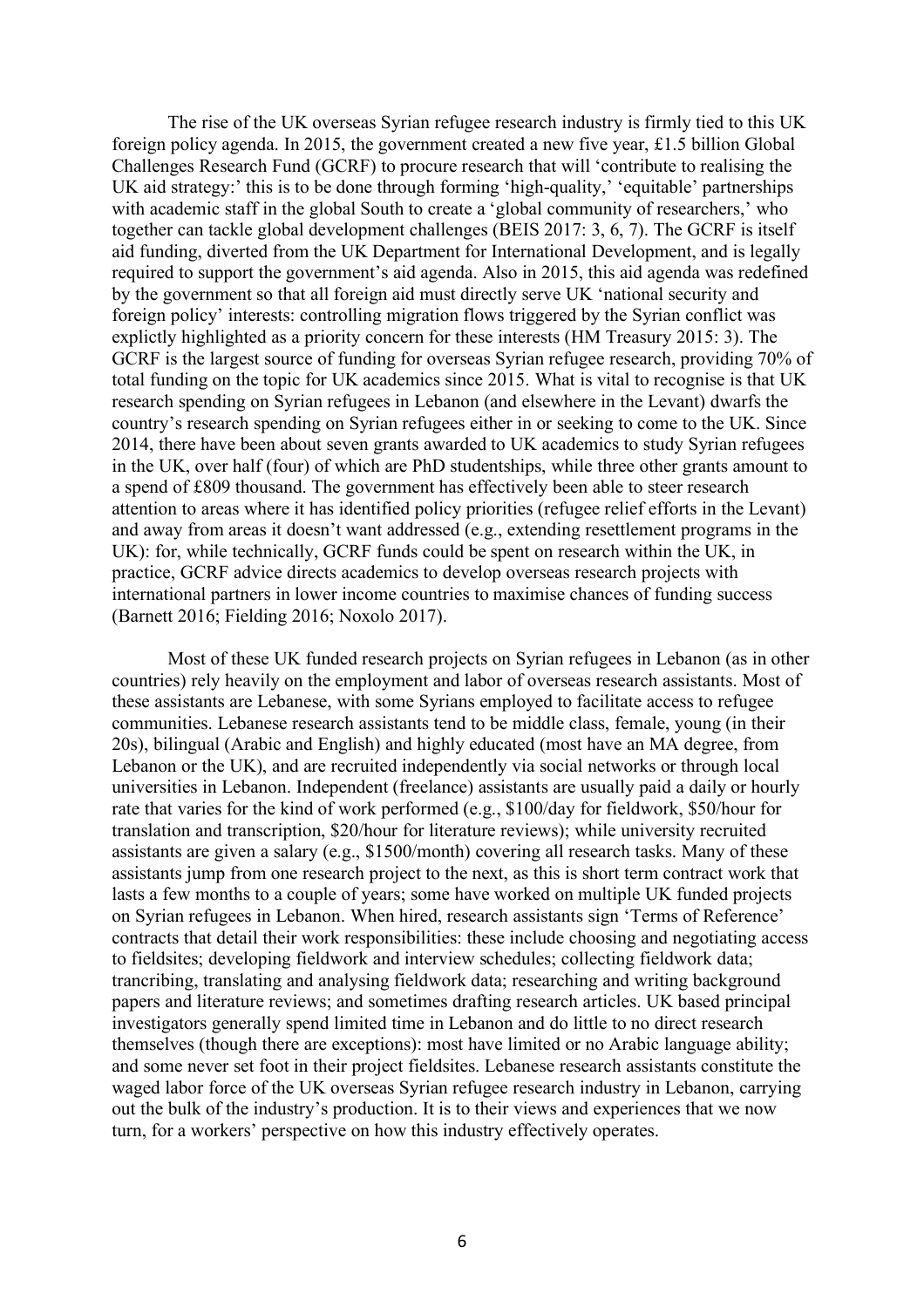## **Alienation in the Refugee Research Industry**

'I was sitting in the audience while [the principal investigator] was presenting our research,' one Lebanese research assistant (RA) recalls: 'She presented as if it was her work, quoting Syrian refugees as if she had done the interviews herself, and we (myself and the other RA who did all the research) were just part of the audience, we did not exist.' 'At one point,' the assistant says, 'she was reading from the paper that I had written and said that 'one of the refugees told *me*' as if she was the one doing the interviews.' 'I was trying to swallow my anger and disgust,' the assistant continues: 'The meeting ended, everyone celebrated and clapped for the great doctor on her great work, and I clapped along.' 'It wasn't the fact that I was angry at being plagiarised,' the assistant reflects, 'I was angry because I was being ignored, even in my presence.' This experience of personal erasure from work they themselves have done is a common story among research assistants in the UK Syrian refugee research industry in Lebanon. It is also a classic example of worker alienation, as the assistant finds herself to be quite literally 'a stranger in the world that [she herself] has made' (MacIntyre 1953, quoted in Jaeggi 2014: 3). Another assistant tells the story of being asked by her principal investigator to write a presentation for him to deliver at a conference. 'A few months later, while working on another project, I stumbled across the paper [I had written],' the assistant recalls: it had been published without the assistant's knowledge and without her name on it. 'I was so pissed off,' says the assistant, 'I felt stolen.'

Research assistant alienation derives from the fact that assistants are subcontracted wage laborers, 'working on someone else's project' they neither direct nor fully control (Harvie 2001: 115). As such, they often experience a sense of 'powerlessness and loss of dignity, which is prone to provoke resentment, anger and frustration' (Harvey 2018: 427). But the concept of alienation, as Harvey (2014: 267) notes, has a 'diversity of meanings,' and does not come solely from wage labor relations in the workplace, but from the broader political economy of the UK overseas Syrian refugee research industry as well. For research assistants in this industry, it is not just the lack of control over projects on which they are employed that creates a situation and experience of alienation, but also the sense that the aim and focus of these projects is often alien to (or estranged from) the immediate concerns of Syrian refugees and other local communities in Lebanon. As one assistant complains:

I think some of the [UK] researchers have no clue about the Syrian conditions…. They get some ideas from research on refugees elsewhere and they come to apply them to Lebanon. Like most of the [refugee] research will be on identity and home and belonging. But it is different: the Palestinian literature on home and identity came after two generations [of living as refugees]. The Syrian situation is different, it's a war, they still can't go back…. They are not thinking of the idea of home now. It is luxurious to think about these topics. They [Syrian refugees] have urgent needs, and yet the researchers … come with their topics, they leave us to deal with it and beg the Syrians to say something about them, and we have to suffer the consequences.

Research topics in the UK Syrian refugee research industry are generated and controlled neither by Lebanese research assistants nor Syrian refugee communities in Lebanon. 'We don't have local funding [for refugee research], all the funds are from outside [Lebanon],' says a research assistant, 'and because the funds are foreign, the research proposals are written up abroad.'

Topics are not always fully controlled by UK principal investigators either, who may experience their own alienation from projects they officially lead. Two research assistants, who were working on the same project, recount their experience of asking their principal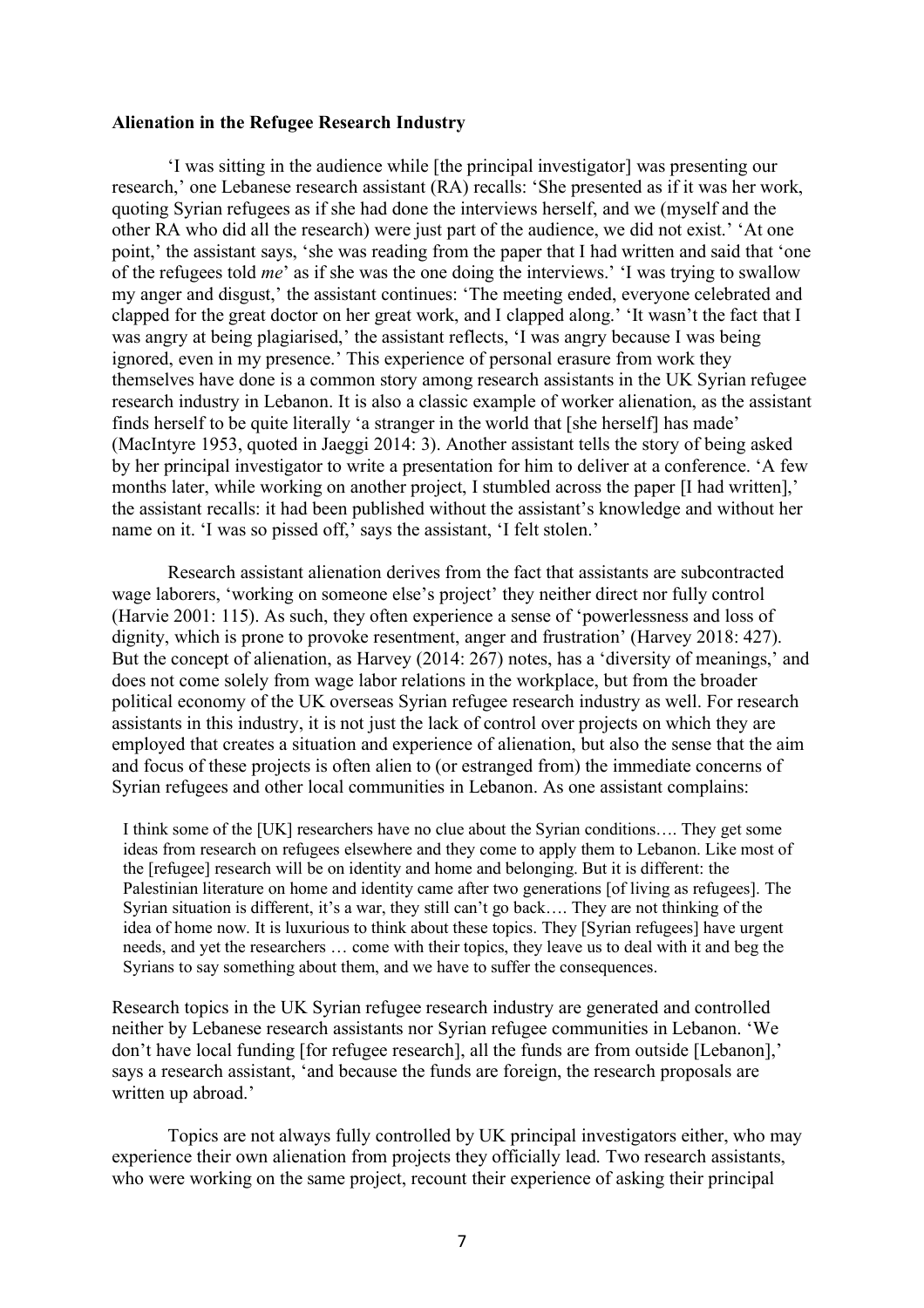investigator (PI) to change their project's topic, once they realized it was seen as irrelevant by Syrian refugees in Lebanon. 'I have no power to change the topic,' their PI told them, as the 'funding comes from a targeted call to do research on [this topic].' 'I feel very weird being here,' another PI told his research assistant in Beirut, 'I never worked on refugees or the Middle East before, I just was trying to tick boxes for the university … I saw the call for funds, I applied and was honestly surprised to get [the grant].' Steering control over research funded by the GCRF is ultimately set by UK government aid policy, which (as noted earlier) is tied to UK national security and foreign policy agendas. Many Lebanese research assistants are not fully aware of the funding sources for the projects they work on, but for those who become aware, linking of research with UK aid policy provides yet another source of alienation:

How can they not say it? This is a breach of confidentiality. No transparency. What the fuck, I would not have worked [on the research project] if I knew it was aid money, and wow, national interest of the UK. I am so angry, I was working for the national interest of the UK without me knowing…. This is unethical and deceitful.

Lebanese research assistants further articulate a strong sense of alienation from the research process itself, and through this, what Marx (1844/1988: 75) describes as 'selfestrangement', as each worker relates 'to his [*sic*] own activity as an alien activity not belonging to him; it is activity as suffering … begetting as emasculating.' 'After each day, I come home so angry, I hate myself for imposing myself on the Syrians,' says one assistant, 'they want to talk about their daily struggles, and what the hell, I need to shift the conversation and ask them about some topics decided elsewhere.' 'I feel so bad imposing myself on them [Syrian refugees] when I know their situation, why do we need to do more papers on this or that?,' complains another assistant: 'Why do we need to study to reinvent the wheel? I feel bad because I can't do anything for them, I am just using them.' Some assistants argue something fundamental is lost to principal investigators in the political economy of subcontracted research, as what is subcontracted out is not just abstract cognitive work, but emotional labor and human relationships:

The new arrangement of how research is done helps the researchers not only outsource the research collection and analysis on others, but also the pain of having to deal with the subjects, the pain of dealing with stories you hear everyday and you feel you are unable to do anything about it, the pain of connecting with people and feeling shitty about even being in this world, feeling shitty of going on with your own life. The researchers get the clean stuff at the end, without the tears, the anger, the frustration, the feeling of hating yourself, of being helpless and hopeless.

In other words, through subcontracting research, it is not just assistants who are put into a situation and experience of alienation, but at times, principal investigators as well. For many of these researchers no longer encounter their research subjects as flesh and blood individual human beings, but as textual products – transcripts, field notes, manuscript drafts – that can be transformed into other kinds of textual products to satisfy grant funding requirements and academic career demands (Newman 2016). 'Can you get me a draft of the research paper by January?,' a research assistant recalls her principal investigator insisting: 'I need it for my promotion file, I'm under so much pressure.' 'Knowledge once divided can be hard to put back together again,' write Mauthner and Doucet (2008: 971), in a critical review of work done by social science contract research teams: as subcontracting fieldwork research tends to 'decontextualize knowledge,' by separating 'textual knowledge' from the 'located, embodied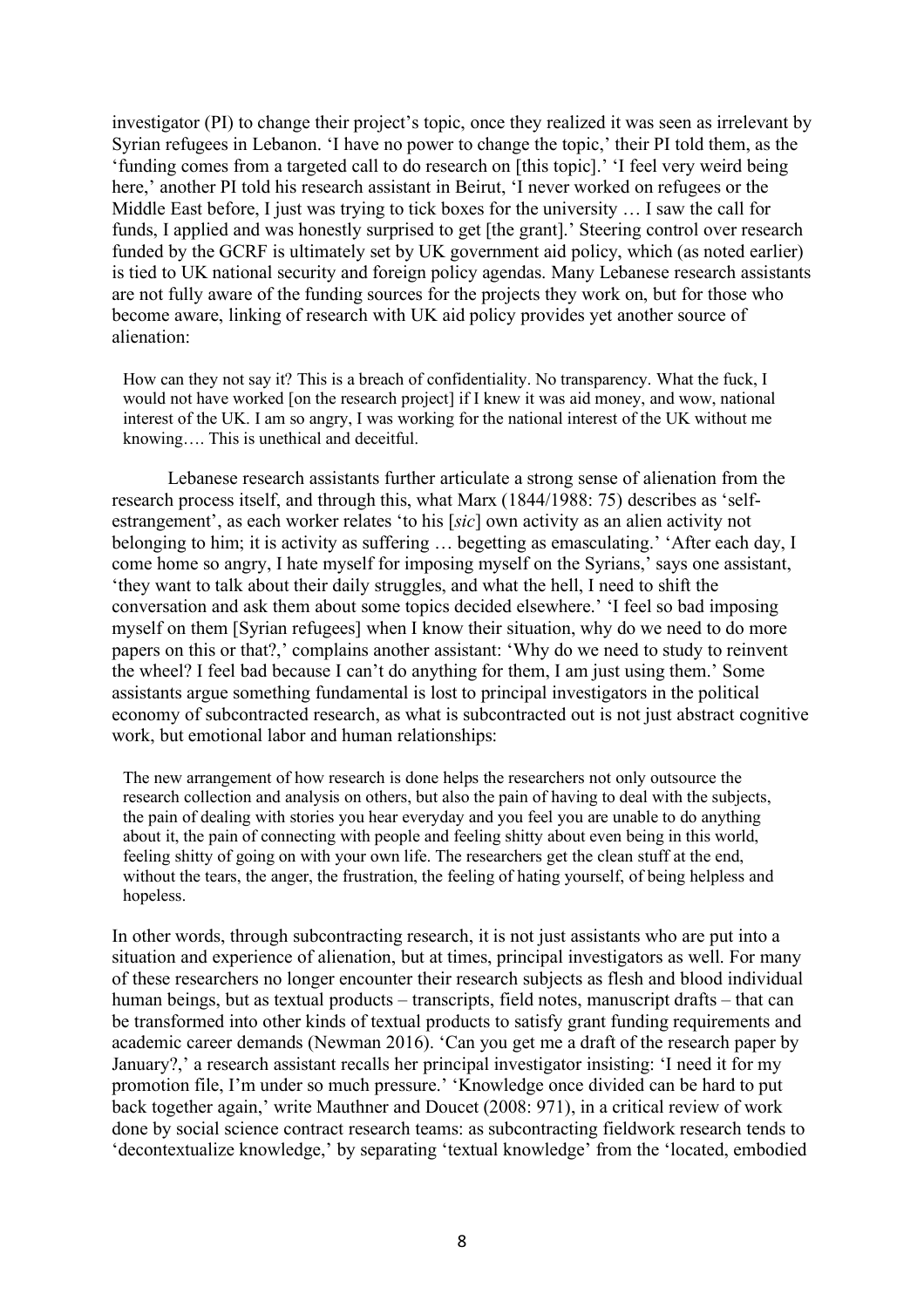and specific subjectivities, contexts and relations' through which such knowledge is produced (973, 976).

# **Exploitation in the Refugee Research Industry**

'They steal our labour, they steal our future, they steal our self worth' – this is how one Lebanese assistant sums up her experience of working in the UK Syrian refugee research industry. Feelings of exploitation are widespread among research assistants in this industry, and centre on three core issues: unjust wage and hour labor conditions, false (or misleading) promises by principal investigators, and in some instances, exclusion from academic authorship. Articulations of a sense of exploitation emphasize structural rather than transactional (or individual) aspects of the concept, or what McKeown (2016: 174) defines as 'the forced transfer of productive powers from groups positioned as socially inferior [in the economic system] to the advantage of groups positioned as socially superior.' Research assistants feel compelled to take jobs and accept employment conditions on offer in the UK Syrian refugee research industry due to a lack of alternative options. As one assistant points out:

There is no real structure to protect our rights, and the funders and PIs can take advantage of the lack of jobs [in Lebanon] and vulnerabilities [of postgraduates], and of course, the huge numbers of MA holders looking for jobs. They can keep using us, one after the other. They will never be short of new MAs, being naïve, looking for experience, and of course, searching for jobs.

Lebanon has one of the highest rates of higher education enrolment in the Arab region, along with high numbers of university students seeking degrees overseas: but it also has high levels of graduate unemployment, that have long been seen as constituting a 'crisis' for the young; and one of the highest rates of high skilled emigration in the world (El-Ghali and McClure 2010; Kawar and Tzannatos 2013; Loo and Magaziner 2017). Research assistants generally recognise that principal investigators are caught in the same system of unfree labor, even if they occupy more privileged positions and benefit from the exploitation of their assistants. 'Sometimes I felt sad for the PIs, like they have deadlines to submit what I was told are called 'products' for the funders,' one assistant reflects: 'I was told it gets easier when you are a professor, but it is not the case, it seems.'

While some research assistants are relatively well paid, wage labor concerns for many assistants focus on the long, frequently uncompensated hours of work endemic in academic employment, and the pay inequalities that exist between different categories of assistants. Salaried assistants employed through local universities on UK research projects speak of being pressured to work far more than their official hours:

We get a fixed salary per month regardless of how much work we do.... The amount of work I am doing per month is worth so much more than my salary. I am using my car, sometimes the car breaks down [and I have to pay to fix it]. I am running between Tripoli and Bekaa and Beirut. I am writing extensive fieldnotes at night because the PI would like to 'feel she is here with me.' … I work sometimes at nights, sometimes Saturdays and Sundays…. It is exploitative.

Freelance, hourly paid research assistants are usually paid for all of the hours of work they do, but unlike salaried assistants, they lack a guaranteed monthly income and access to health insurance. Other wage concerns focus on the inequalities between the pay that Lebanese research assistants are given, and that offered to the Syrian assistants in refugee communities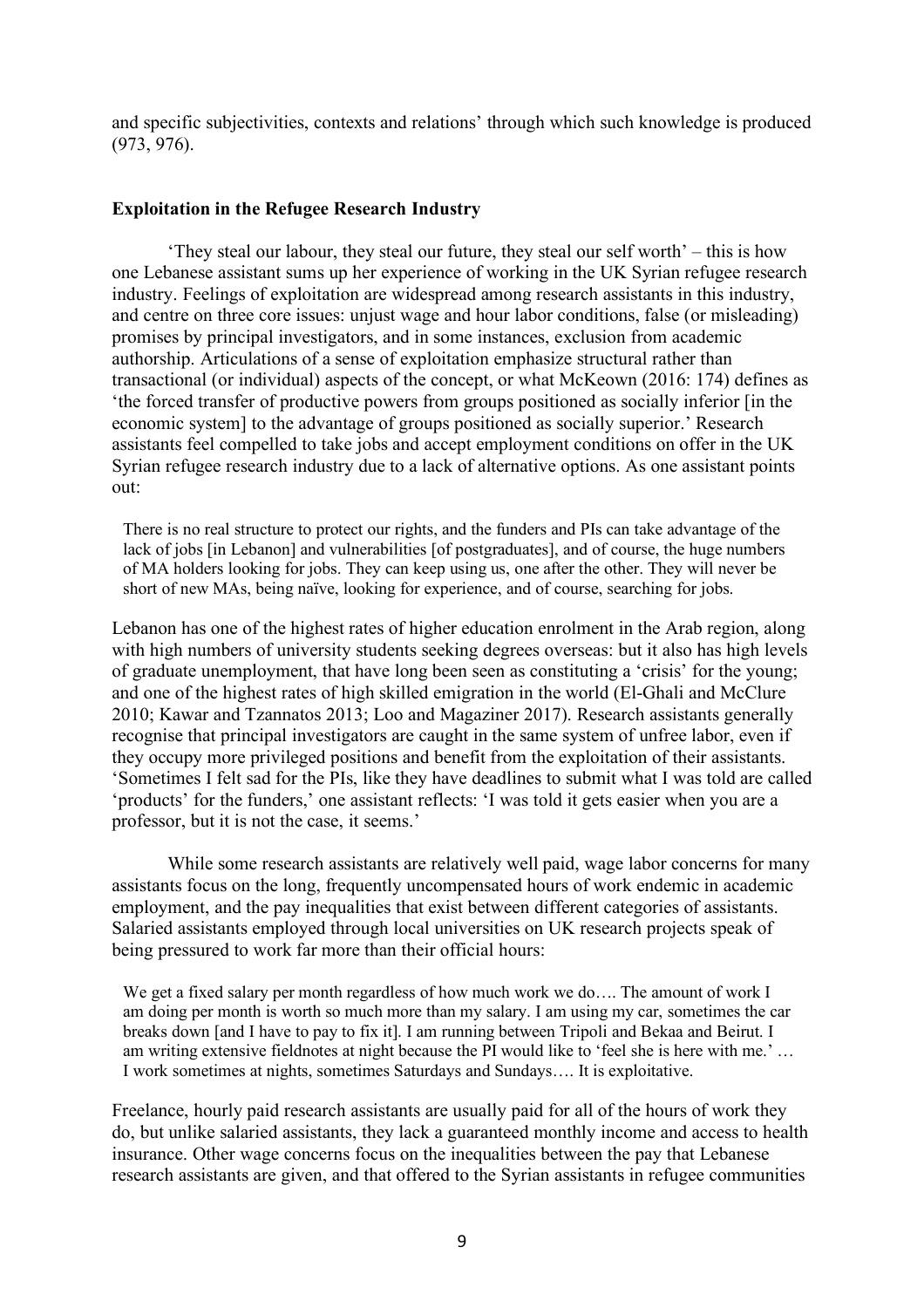who facilitate research meetings and interviews with local residents. 'It's so unfair, they pay the Syrians ten dollars per day of work, while we get paid much more,' says one Lebanese research assistant: 'They do all the work, without them, we have access to nothing.' 'I complain about not being well paid,' says another assistant, 'but I am still treated better than the Syrian gatekeepers, who lead us to the families and spend time with us.' Such concerns are echoed by Syrian assistants themselves. As one Syrian gatekeeper reflects:

For me, it is good to get ten dollars a day, just accompanying researchers and giving them all the info they need, as I do not have a job. But am I well paid? Of course not. I used to teach in Syria and I know a lot. I end up sometimes reformulating the [researchers'] questions, which are totally ridiculous and come from people who know nothing about the history, society, culture of Syria. All of that [work] is not counted. But what can you do when you are vulnerable? You get what you get, and you're grateful.

Both Lebanese research assistants and Syrian community gatekeepers complain, too, of false or misleading promises that are made by some researchers, to entice them into working on their projects. Syrian gatekeepers speak of how researchers promise them (or encourage them to believe) that participation in their research will help their situation by making their voices heard internationally (see Sukarieh and Tannock 2013):

We get all sorts of promises [from the researchers] – help in getting our voice heard, help in trying to get a visa for our young people who want to leave to Europe, help in getting access to aid. At first, of course, one believes. Researchers were not that many in Syria, and for some, it is our first exposure to being researched…. The visa issue is the biggest dream. And since we have no idea how it works, we thought that if we talk to someone [from the UK] they can help us immigrate [there]…. It is all new to us, and when things are new, exploitation is at its best.

For Lebanese research assistants, there is the eternal hope that accepting a temporary research assistant contract will lead to a more secure and rewarding academic job later on – what Berlant (2011) refers to as the phenomenon of 'cruel optimism.' But more directly, assistants are explicitly promised by some principal investigators that working on their projects will help them advance their academic careers – promises that later 'vanish into thin air.' 'In our first [job] interview, the PI said I would be helped to get into a PhD program at her prominent university,' says one research assistant: 'I was so excited about it.' "We will publish together and it will be good on your CV,' my PI told me when I first started the work,' says another assistant: 'It will help you to get into PhD programs if you are published.'

Perhaps nothing arouses the sense of exploitation (and alienation) more among Lebanese research assistants than the exclusion of some assistants from academic authorship, particularly after many principal investigators promise assistants a share in final authorship at the beginning of their work together. Some assistants not only collect, transcribe, translate and analyse the fieldwork data, and produce background literature reviews, they also write full drafts of research articles based on this data and analysis. As one assistant argues:

I was paid to be a researcher, but not paid to write a paper to be published not in my name, while it is 90% written by me. What is the PI being paid for? To oversee the research and plagiarize? … If we live in a world where there is no intellectual property, then fine, he can take it. But this is a double standard, students are accused of plagiarism if they cut and paste a few sentences. Here you get research assistants doing all the work for the PI, who just puts their name on it.

'I was so angry, I felt betrayed, I felt stupid because I believed the PI,' says another assistant: 'I never thought that promises to co-publish or get a PhD scholarship were a way to get me to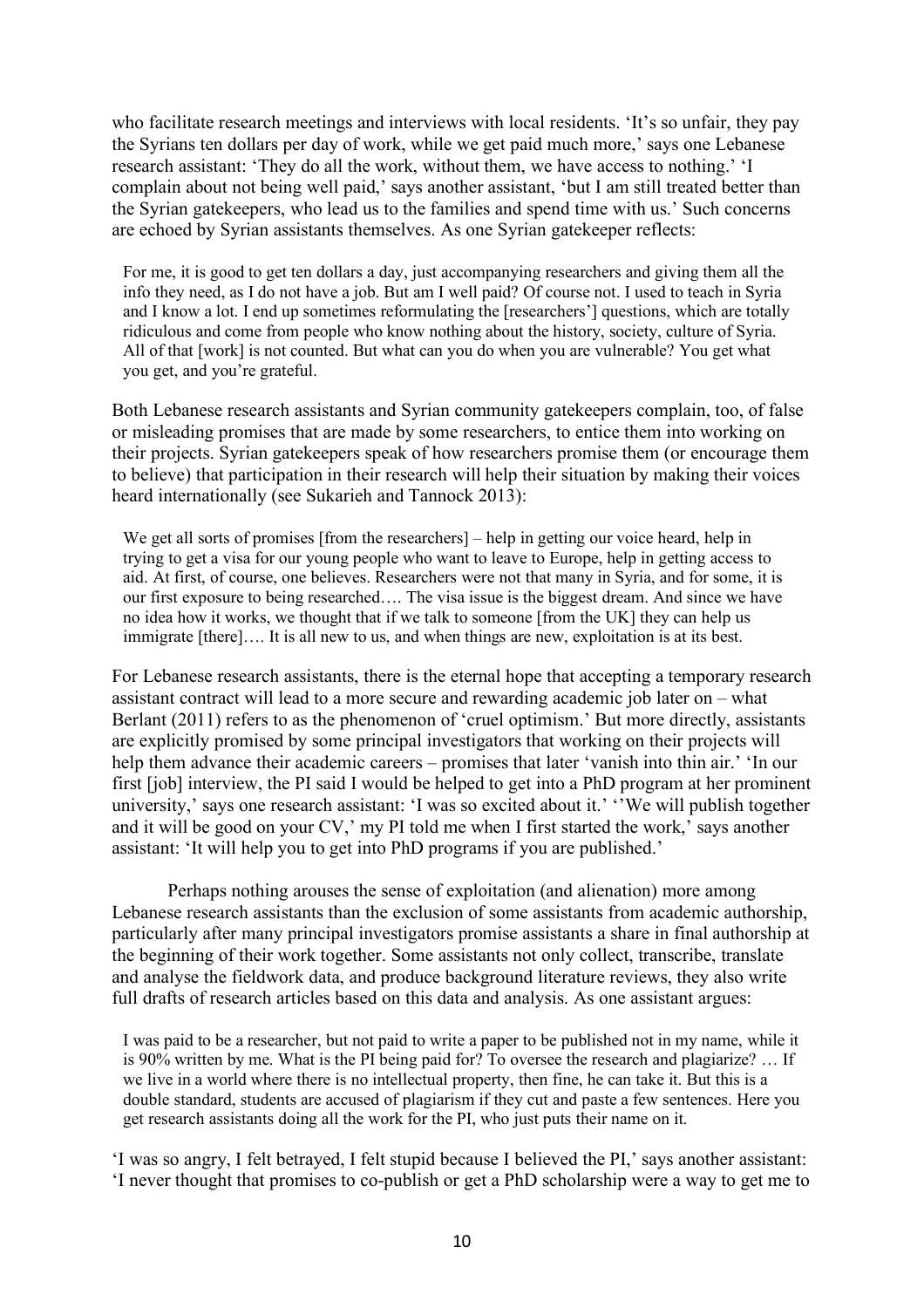do the work well.' A couple of research assistants attempted to insist their names be included as authors on research articles they had written for the projects they were employed on, and in both cases, the response was the same. 'I got an email from the HR [human relations] department of [the UK] university where the PI is based, telling me that the research is owned by the university itself and that I was paid to do the job,' says one assistant. 'My PI sent me an email saying that all data and intellectual property on the project belong to the PI and his university,' say the other assistant: 'He told me this was a 'professional matter' and shouldn't affect our working relationship on the project.' Such structural exploitation, as McKeown (2016: 174, 176) argues, is seen as unjust because it represents the 'forced transfer of productive powers' from research assistants to principal investigators, and 'it asserts the *power* of advantaged social groups over disadvantaged social groups, ... [and] increases the benefits of advantaged social groups, thus reinforcing class, 'race,' … gender [and nation state] *hierarchies*' (italics in original).

## **Conclusion: Disillusionment with UK Higher Education Overseas**

One of the aims of the UK government's new Global Challenges Research Fund, that sponsors much of the overseas Syrian refugee research industry, is to showcase 'international best practice,' by fostering 'new research communities and learning alliances' and 'forging strong and enduring partnerships between academic communities in the UK and the Global South' (BEIS 2017: 6, 9). In the case of local research assistants working in this industry in Lebanon, at least, the experience of alienation and exploitation leads in quite a different direction, toward growing disillusionment with academia, and UK higher education, in particular. Research assistant disillusionment centers, in part, on the collapse of previously held ideals of expert knowledge: assistants are often stunned to realize the limited abilities of (some) principal investigators, including a lack of Arabic language skills, lack of in depth understanding of Syria or Lebanon, and reliance on assistants to take over responsibility for an ever expanding proportion of the research process. Disillusionment also centers on the broader social value of academic research, as assistants witness the entrepreneurial and sometimes seemingly self interested nature of the refugee research industry, that works to extract information from refugee communities in Lebanon (and elsewhere) for the purpose of constructing academic products and satisfying grant funder requirements. While some assistants respond to their disillusionment by adopting cynical understandings of academic work, or aspire to find ways to become a 'different' kind of academic, others are pushed to quit academic research altogether. 'It is the idea of researching and just leaving, listening to people's stories and pain, and using them as material for writing papers, and then forgetting about them,' says one assistant: 'I'm not sure I can take it, I'm not cut out for this, it does not feel right to me.'

Previous critical literature on overseas fieldwork research assistants, as noted earlier, has argued for greater openness and critical reflexivity in academic writing about the role of assistants in the field – issuing a call for 'writing research assistants back in to our collective considerations' (Middleton and Cons 2014: 279). This literature insists on the need to look carefully at the economic, political and ethical dimensions of working relationships between principal investigators and research assistants; and in particular, at questions of authorship, intellectual property rights, wages and overall working conditions. We fully agree with such arguments. However, if we are to accurately understand the problems that are emerging in the experience of research assistants working in the overseas Syrian refugee (and other) research industries, we need to cast our perspective wider. The phenomenon of alienation, exploitation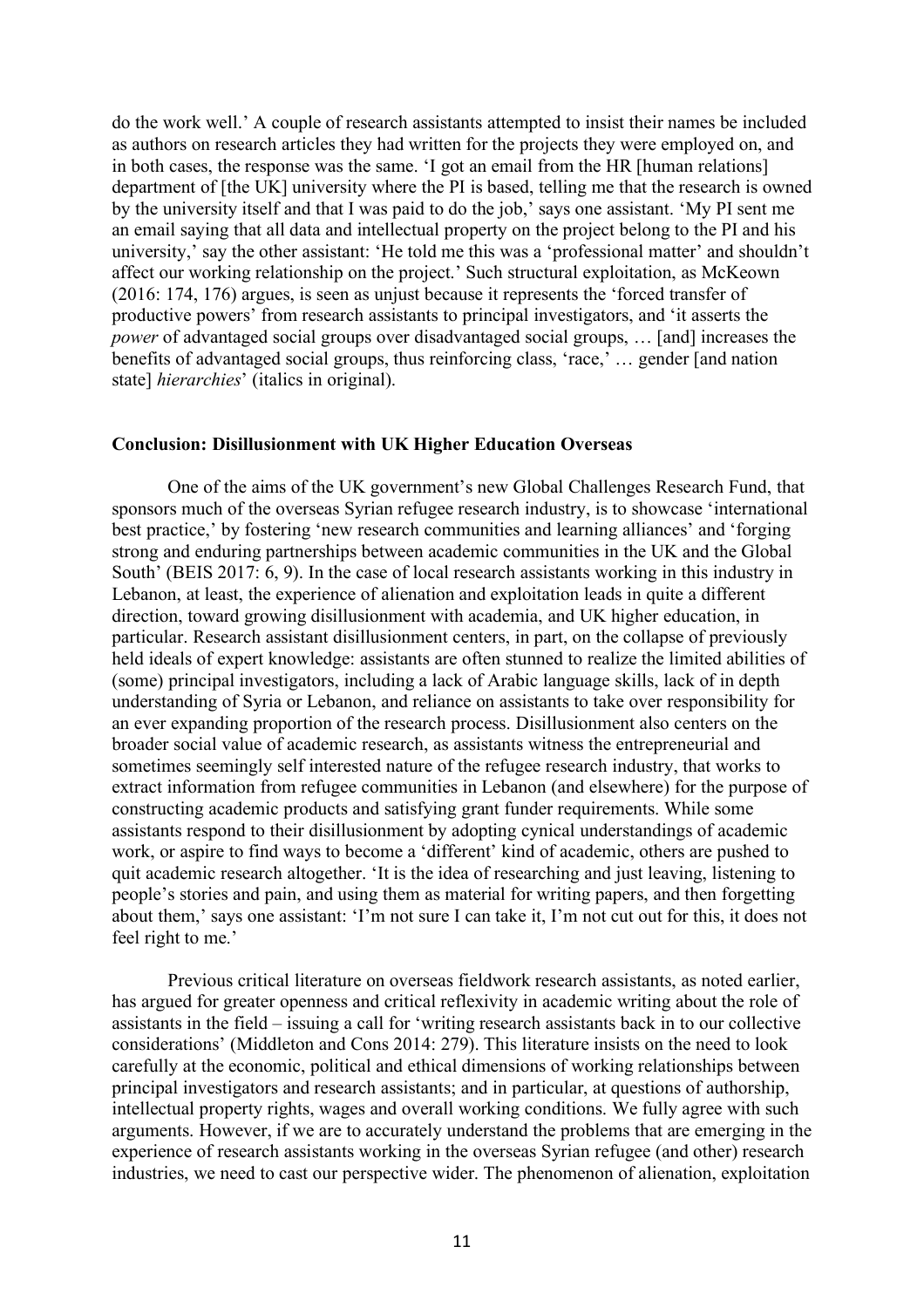and disillusionment among overseas assistants working on UK directed research projects is shaped not just by workplace labor relations, but the broader political economy of how overseas academic research is produced in the contemporary period. By this, we refer specifically to: shifts in the relationship between academic research and the state, and the increased interest of the UK government in steering research agendas and erasing boundaries between research, aid, foreign policy and national security interests; the rise of research entrepreneurialism and grant culture in UK universities, and concurrent changes in the work roles and career paths of lead academic researchers; the bifurcation of the global academic workforce, and continuing expansion of a precarious periphery of graduates who can access only temporary, insecure contract employment; the continuing inequalities of power, wealth and knowledge between academics in the UK and rest of the global North, as compared with the communities with whom these academics engage in Lebanon and elsewhere in the global South; and the spread of a fully subcontracted model of academia, in which little if anything is left that cannot be separated off and farmed out for others to be paid to do on a temporary and delegated basis.

We suggest that the experiences reported here from Lebanon be seen as a miner's canary, warning of problems and inequities in the industrial organization of academic research production today – problems and inequities that are found not just in UK refugee research in Lebanon, but more broadly, in research on other topics led by investigators from other countries in the global North in other regions throughout the global South (and indeed, in some domestic research as well, particularly where lines of race, nationality, class and gender are being crossed). Addressing these problems would mean calling for fair wages, secure contracts, shared authorship and intellectual property rights for research assistants worldwide. But more than this, it would demand a fundamental rethinking and restructuring of the global production of academic research, in terms of relationships between university research and the state, academic researchers and the research process, researcher training and researcher employment, and last but not least, the distribution of wealth, power and control of research agendas and practices among academic researchers with different race, class and gender identities, and who are based in the different regions of the global North and South.

# **References**

- Baez B and Boyles D (2009) *The Politics of Inquiry*. Albany: State University of New York Press.
- Barnett C (2016) The politics of the Global Challenges Research Fund. https://poptheory.org/2016/05/24/the-politics-of-the-global-challenges-research-fund/ (last accessed 1 July 2018)
- BEIS Department for Business, Energy and Industrial Strategy (2017) *UK Strategy for the Global Challenges Research Fund*. London: BEIS.
- Berlant L (2011) *Cruel Optimism*. Durham: Duke University Press.
- BIS Department for Business, Innovation and Skills (2016) *The Allocation of Science and Research Funding*. London: BIS.
- Bloch C and Sorenson M (2015) The size of research funding: Trends and implications. *Science and Public Policy* 42: 30-43.
- Buonanno L (2017) The European migration crisis. In Dinan D, Nugent N and Paterson W (eds) *The European Union in Crisis* (pp 100-130). London: Palgrave Macmillan.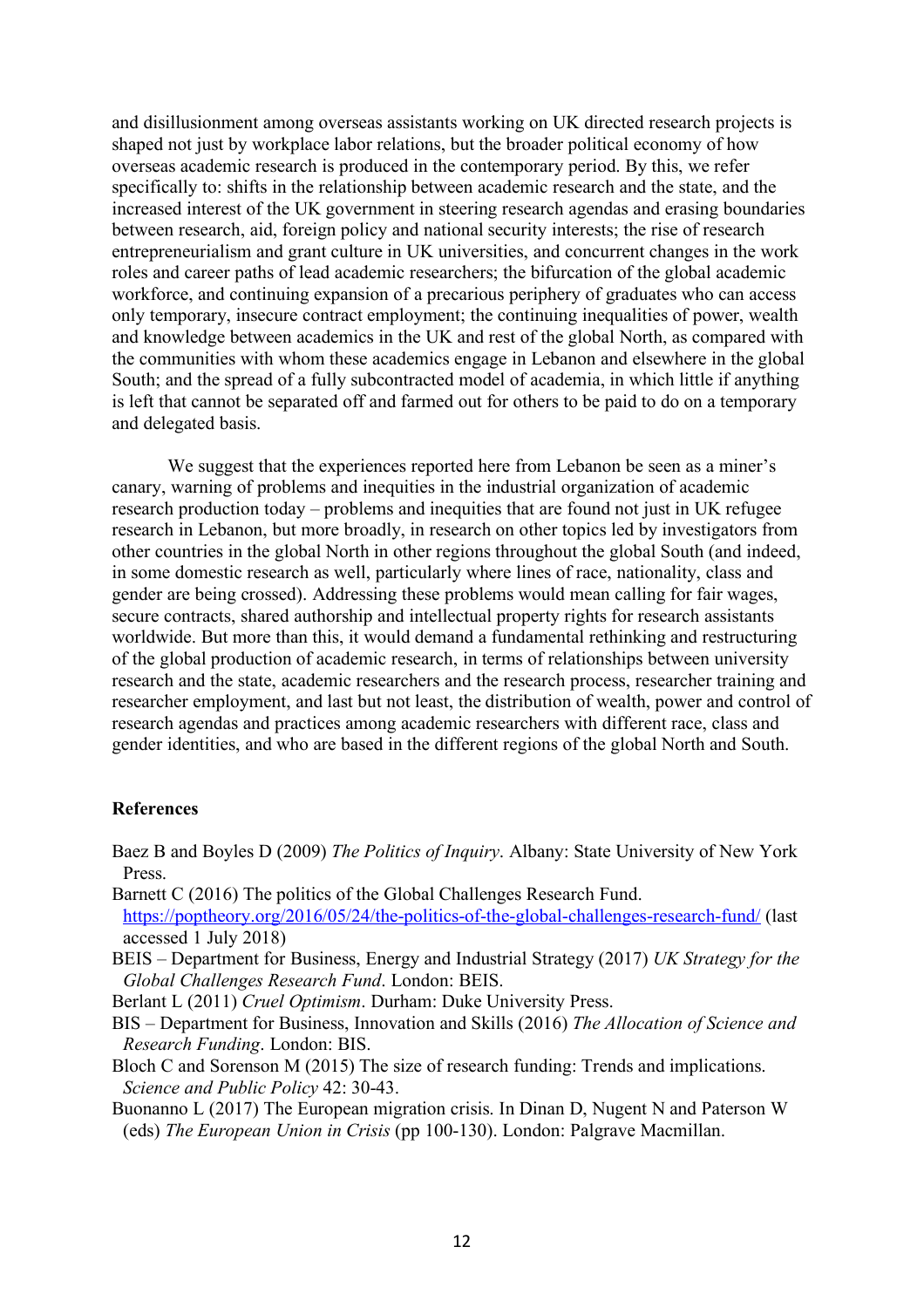- Connor P (2018) Most displaced Syrians are in the Middle East, and about a million are in Europe. http://www.pewresearch.org/fact-tank/2018/01/29/where-displaced-syrians-haveresettled/ (last accessed 1 July 2018)
- Dean S (2016) Essay writing industry 'booms' as students demand tailor-made coursework. *Telegraph*. 29 May.
- Deane K and Stevano S (2016) Towards a political economy of the use of research assistants. *Qualitative Research* 16(2): 213-228.
- Demeritt D (2000) The new social contract for science. *Antipode* 32(3): 308-329.
- Denisova-Schmidt E (2016) Facing up to international students who cheat. *University World News*. 23 September.
- El-Ghali H and McClure M (2010) A generation in crisis: Lebanon's jobless university graduates. http://www.mei.edu/content/generation-crisis-lebanons-jobless-universitygraduates. (last accessed 1 July 2018)
- Eurostat (2018) Asylum and Dublin statistics. http://ec.europa.eu/eurostat/data/database (last accessed 1 July 2018)
- Fielding N (2016) Challenging others' challenges: Critical qualitative inquiry and the production of knowledge. *Qualitative Inquiry* 23(1): 17-26.
- Frelick B (2016) Theresa May's refugee vision is narrow and divisive. http://www.newsweek.com/refugees-un-summit-theresa-may-human-rights-watch-refugeeconvention-500565 (last accessed 1 July 2018)
- Gupta A (2014) Authorship, research assistants and the ethnographic field. *Ethnography* 15(3): 394-400.
- Gupta A and Ferguson J (eds.) (1997) *Anthropological Locations*. Berkeley: University of California Press.
- Gupta S, Habjan J and Tutek H (eds) (2016) *Academic Labour, Unemployment and Global Higher Education*. London: Palgrave Macmillan.
- Harvey D (2014) *Seventeen Contradictions and the End of Capitalism*. Oxford: Oxford University Press.
- Harvey D (2018) Universal alienation. *tripleC* 16(2): 424-439.
- Harvie D (2000) Alienation, class and enclosure in UK universities. *Capital & Class* 71: 103- 132.
- HM Treasury (2015) *UK Aid: Tackling Global Challenges in the National Interest*. London: HM Treasury.
- Home Office (2018) How many people do we grant asylum or protection to? https://www.gov.uk/government/publications/immigration-statistics-october-to-december-2017/how-many-people-do-we-grant-asylum-or-protection-to (last accessed 1 July 2018)
- Jaeggi R (2014) *Alienation*. Trans. Neuhouser F and Smith A. New York: Columbia University Press.
- Jeffrey C (2009) Fixing futures: Educated unemployment through a North Indian lens. *Comparative Studies in Society and History* 51(1): 182-211.
- Jenkins S (2018) Assistants, guides, collaborators, friends: The concealed figures of conflict research. *Journal of Contemporary Ethnography* 47(2): 143-170.
- Kaktins L (2018) Contract cheating advertisements: What they tell us about international students' attitudes to academic integrity. *Ethics and Education*. DOI: 10.1080/17449642.2017.1412178.
- Kawar M and Tzannatos Z (2013) *Youth Employment in Lebanon: Skilled and Jobless.* Beirut: LCPS.
- Kazemi A and Dehnavi A (2017) The new academic proletariat in Iran. *Critique* 45(1): 141- 158.
- Klein N (2000) *No Logo.* London: Flamingo.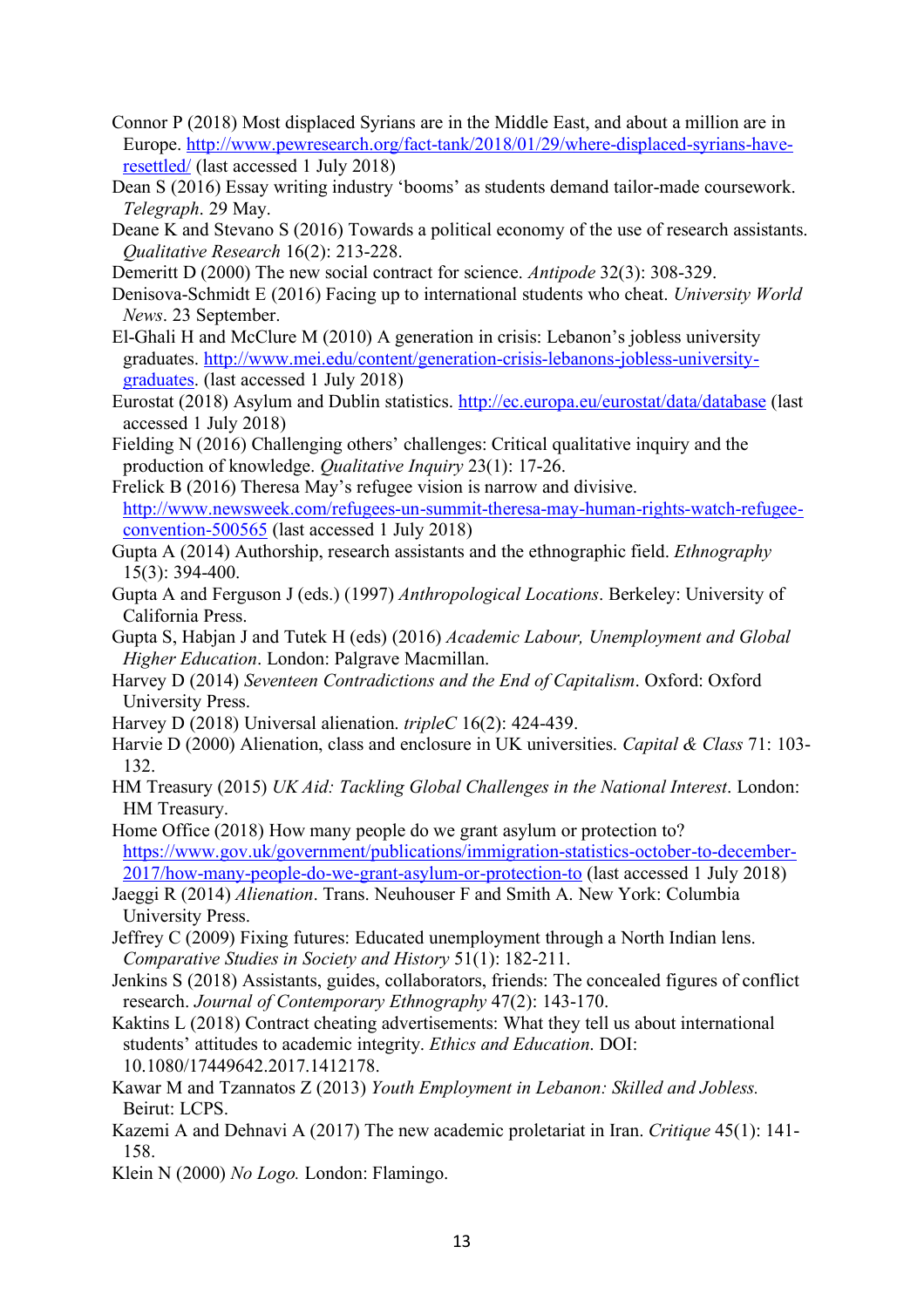- Lilienfeld S (2017) Psychology's replication crisis and the grant culture. *Perspectives on Psychological Science* 12(4): 660-664.
- Loo B and Magaziner J (2017) Education in Lebanon. https://wenr.wes.org/2017/05/education-in-lebanon (last accessed 1 July 2018)

Lucas L (2006) *The Research Game in Academic Life*. Maidenhead: Open University Press. MacIntyre A (1953) *Marxism: An Interpretation*. London: SCM.

- Marginson S (2016) The worldwide trend to high participation higher education. *Higher Education* 72(4): 413-434.
- Marx K (1844/1988) *Economic and Philosophic Manuscripts of 1844*. Trans. Milligan M. Amherst: Prometheus Books.
- Mauthner N and Doucet A (2008) 'Knowledge once divided can be hard to put together again': An epistemological critique of collaborative and team-based research practices. *Sociology* 42(5): 971-985.
- McGuinness T (2017) *The UK Response to the Syrian Refugee Crisis*. London: House of Commons.
- McKeown M (2016) Global structural exploitation: Towards an intersectional definition. *Global Justice* 9(2): 155-177.
- Middleton T and Cons J (2014) Coming to terms: Reinserting research assistants into ethnography's past and present. *Ethnography* 15(3): 279-290.
- Molony T and Hammett D (2007) The friendly financier: Talking money with the silenced assistant. *Human Organization* 66(3): 292-300.
- Morley L (2016) Troubling intra-actions: Gender, neoliberalism and research in the global academy. *Journal of Education Policy* 31(1): 28-45.
- Mostrous A and Kenber B (2016) Universities face student cheating crisis. *Times*. 2 January.
- Newman D (2016) Are lawyers alienated workers? *European Journal of Current Legal Issues* 22(3): 1-25.
- Noxolo P (2017) Decolonial theory in a time of the re-colonisation of UK research. *Transactions of the Institute of British Geographers* 42: 342-344.
- OneWorld (2016) Thumbs down for Prime Minister May's refugee stand. http://oneworld.org/2016/09/19/thumbs-down-for-prime-minister-mays-refugee-stand/ (last accessed 1 July 2018)
- Polster C (2007) The nature and implications of the growing importance of research grants to Canadian universities and academics. *Higher Education* 53: 599-622.
- Prime Minister's Office (2016) PM calls for a new global approach to respond to unmanaged migration. https://www.gov.uk/government/news/pm-calls-for-a-new-global-approach-torespond-to-unmanaged-migration (last accessed 1 July 2018)
- QAA (2017) *Contracting to Cheat in Higher Education*. London: QAA.
- Reay D (2000) 'Dim dross': Marginalised women both inside and outside the academy. *Women's Studies International Forum* 23(1): 13-21.
- Reay D (2004) Cultural capitalists and academic habitus: Classed and gendered labour in UK higher education. *Women's Studies International Forum* 27: 31-39.
- Sanjek R (1993) Anthropology's hidden colonialism: Assistants and their ethnographers. *Anthropology Today* 9(2): 13-18.
- Smyth J (2017) *The toxic university*. London: Palgrave Macmillan.
- Sorlin S (2007) Funding diversity: Performance-based funding regimes as drivers of differentiation in higher education systems. *Higher Education Policy* 20: 413-440.
- Sukarieh M and Tannock S (2013) On the problem of over-researched communities: The case of the Shatila Palestinian refugee camp in Lebanon. *Sociology* 47(3): 494-508.
- Teeuwen R and Hantke S (eds) (2007) *Gypsy Scholars, Migrant Teachers and the Global Academic Proletariat*. Amsterdam: Rodopi.